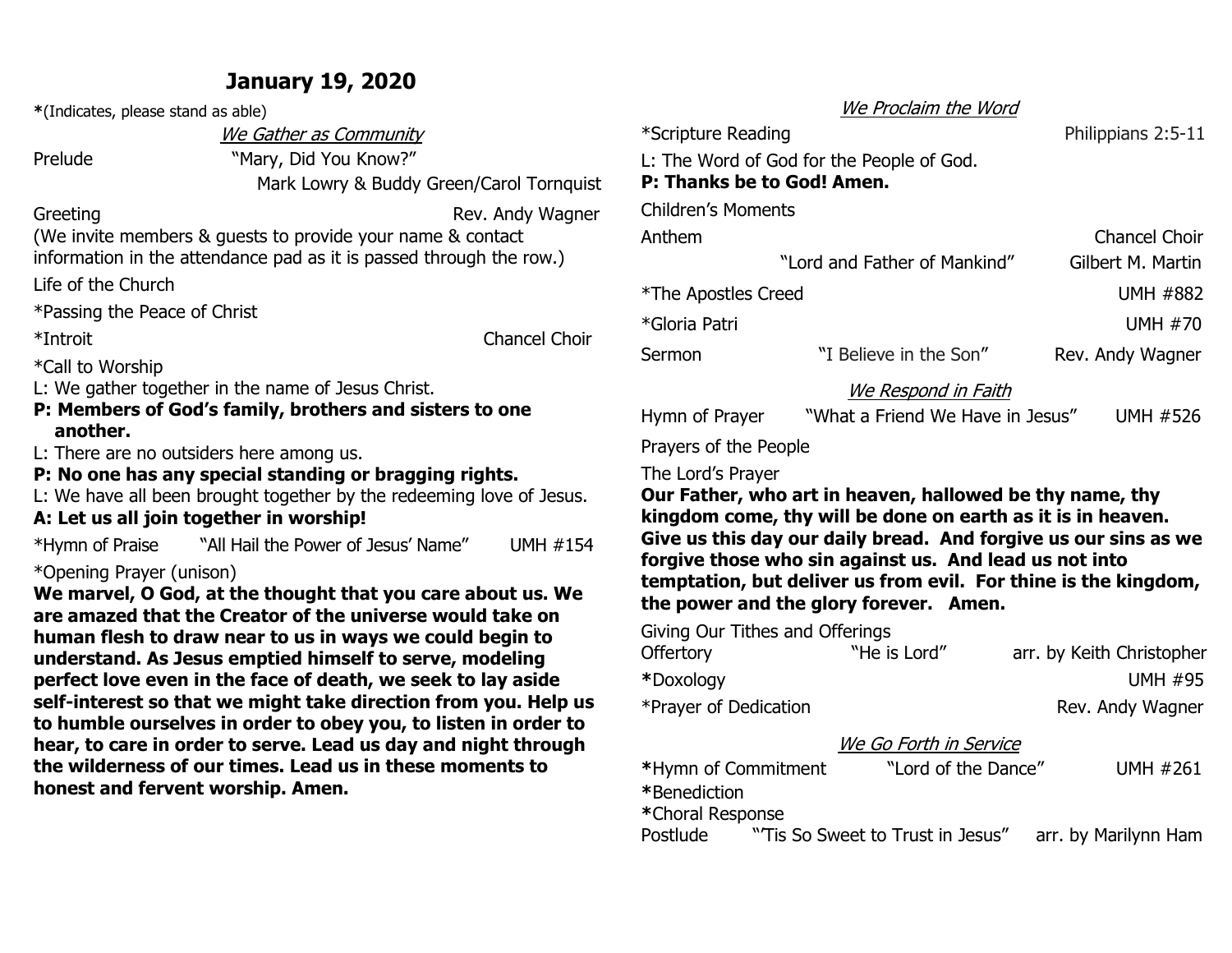

| <b>Monday</b>    | (Office & Preschool Closed)<br><b>MARTIN LUTHER KING DAY</b> |                   |                                    |  |
|------------------|--------------------------------------------------------------|-------------------|------------------------------------|--|
| 20               | Bible Study w/ Pastor Andy                                   | $2:00$ pm         | Marty Supp's Home                  |  |
|                  | Men of Faith                                                 | $6:30 \text{ pm}$ | Meeting at AHOP                    |  |
|                  | <b>Cub Scouts</b>                                            | $6:30 \text{ pm}$ | Rm 5, 11, 12, 15 A,B               |  |
|                  | <b>Boy Scouts</b>                                            | 7:00 pm           | <b>Rm 15 C</b>                     |  |
|                  | Priscilla Circle                                             | $7:00 \text{ pm}$ | Parlor                             |  |
| Tuesday          | Xenia H.S. Winter Guard                                      | $3:30$ pm         | <b>FCC</b>                         |  |
| 21               | <b>Investment Group</b>                                      | $4:30 \text{ pm}$ | Library                            |  |
|                  | Volleyball                                                   | $6:00 \text{ pm}$ | <b>FCC</b>                         |  |
|                  | <b>Girl Scouts</b>                                           | $6:00 \text{ pm}$ | Rm 15 A-C, 16 A                    |  |
|                  | Christian Ed. Mtg                                            | 7:00 pm           | Rm <sub>6</sub>                    |  |
| <b>Wednesday</b> | DEADLINE FOR 1/26/20 BULLETIN                                |                   |                                    |  |
| 22               | <b>Handbell Practice</b>                                     |                   | 6:15 pm Music Room                 |  |
|                  | <b>Choir Practice</b>                                        |                   | 7:30 pm Sanctuary                  |  |
| <b>Thursday</b>  | <b>Bible Study</b>                                           | 10:00 am Parlor   |                                    |  |
| 23               | Prayer Shawl                                                 | 11:30 am Parlor   |                                    |  |
|                  | Volleyball                                                   | $6:00 \text{ pm}$ | <b>FCC</b>                         |  |
| <b>Friday</b>    | Xenia H.S. Winter Guard                                      | $3:30 \text{ pm}$ | <b>FCC</b>                         |  |
| 24               | Volleyball                                                   | $6:00 \text{ pm}$ | <b>FCC</b>                         |  |
| <b>Saturday</b>  | Double I                                                     | 5:00 pm           | FH 15A, Kit                        |  |
| 25               |                                                              |                   |                                    |  |
| <b>Sunday</b>    | <b>Sunday School</b>                                         |                   | 9:00 am Preschool through          |  |
| 26               |                                                              |                   | Grade 5, Rm 12 & Grades 6-12, Rm 8 |  |
|                  | Fellowship & Coffee                                          |                   | 10:00 am FH 15 A & B               |  |
|                  | Worship                                                      |                   | 10:30 am Sanctuary                 |  |

#### **Sunday School Studies**

**Explorers** meet in Room 6, Leader Cheryl Vahle study of **"Leading to Easter – Searching the Soul"**.

**Double I** meet in 15C, Leader Wayne Cook study of **"30 Life Principles" by Charles F. Stanley.**

**Open Doors** meet in Parlor studying "**A Life-Changing Encounter with God's Word from the Book of Mark" by The Navigators**.

**Friends & Followers** meet in the Library, Leader is Chad Mossing will be studying **Didn't See It Coming.**

**Grades 6-12** will meet in The Edge, Leader Joyce Smith.

**Preschool – Grade 5** Join the children under the leadership of Betsy Murray, Karen Mossing, and Kylie Fleming for Bible Stories and activities to reinforce the Bible Story of the day.

**I Believe in the Father I Believe in the Son I Believe in the Holy Spirit I Believe in the Church I Believe in Forgiveness I Believe in Resurrection** 

| <b>January 19, 2020</b><br><b>Worship Team</b> |                                                               |  |  |  |
|------------------------------------------------|---------------------------------------------------------------|--|--|--|
| <b>Ushers</b>                                  | Gerald Mahan, Bill Turner,<br><b>Rick Smith, Chad Mossing</b> |  |  |  |
| Greeters                                       | Rosie Dawkins & Doris Eakins                                  |  |  |  |
| Liturgist                                      | <b>Ginny McColaugh</b>                                        |  |  |  |
| <b>Acolytes</b>                                | Will Mossing & Micah Fleming                                  |  |  |  |
| Organist                                       | <b>Carol Stewart</b>                                          |  |  |  |
| <b>Choir Director</b>                          | <b>Jim McPeek</b>                                             |  |  |  |



**Sharing Faith, Building Community** 

Rev. Andy Wagner (937) 372-7601 ext. 13 [pastorandy@fcum.org](mailto:pastorandy@fcum.org) ◊ [www.fcum.org](http://www.fcum.org/)

Like and Follow us on Facebook @ FCUM.Xenia **We are a Stephen Ministry Congregation**